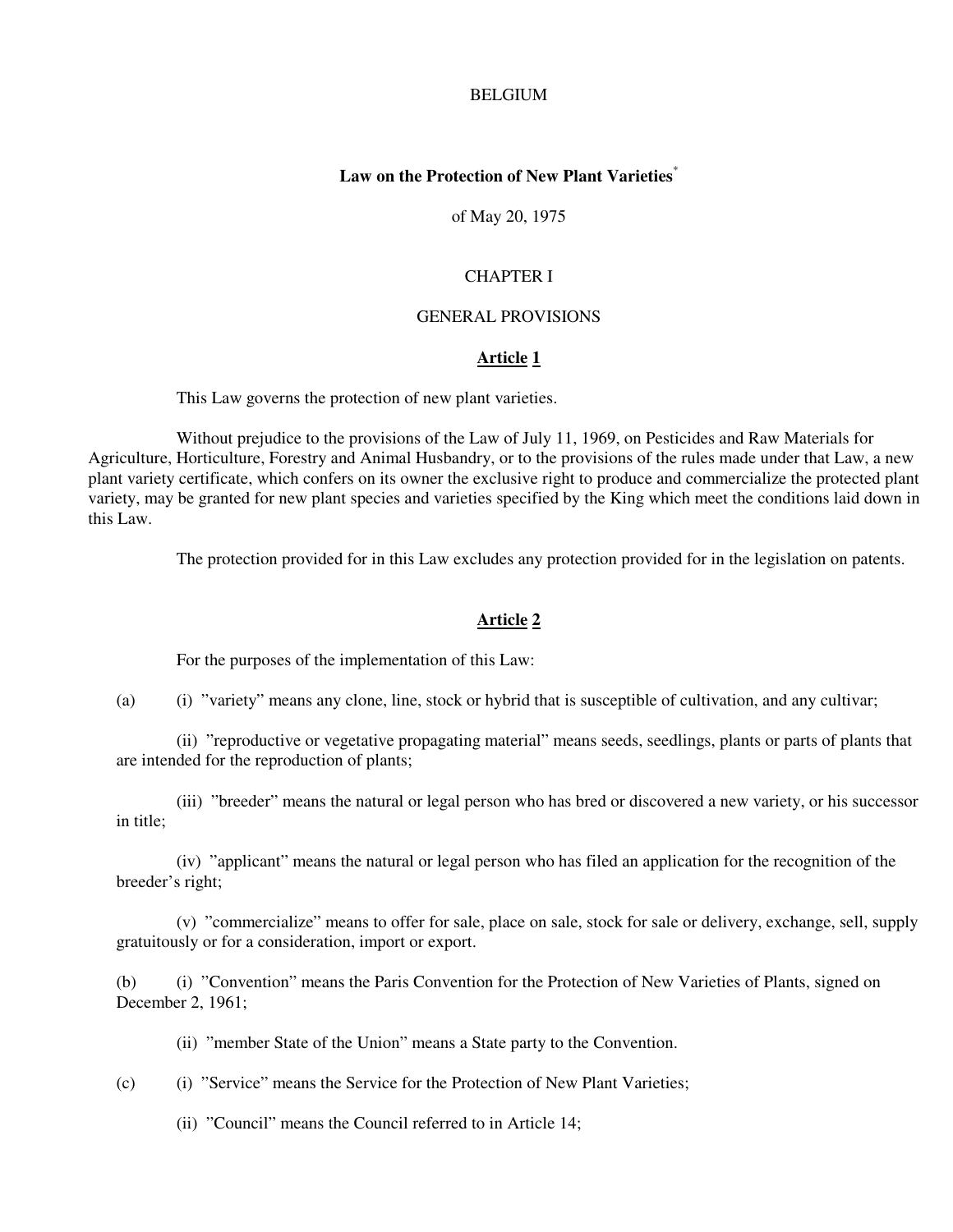(iii) "Minister" means the Minister with responsibility for agriculture.

## **Article 3**

(1) New plant variety certificates shall be granted only in respect of varieties that are new, sufficiently homogeneous and stable and have a denomination complying with the provisions of Articles 7 and 8, and provided that the applicant meets the obligations arising under this Law.

(2) A new plant variety certificate shall be granted in respect of a variety only if an examination has shown that the conditions laid down in Articles 3 to 8 are fulfilled.

## **Article 4**

(1) A variety shall be deemed new when, whatever the origin, artificial or natural, of the initial variation from which it has resulted, it is clearly distinguishable by one or more important characteristics from any other variety whose existence is a matter of common knowledge at the time when protection is applied for. Common knowledge may be established by reference to various factors such as: cultivation or marketing already in progress; entry, or an application for entry, in an official register of varieties; inclusion in a reference collection; precise description in a publication.

 A new variety may be defined and distinguished by morphological or physiological characteristics. In all cases, such characteristics must be susceptible of precise description and recognition.

(2) The fact that a variety has been entered in trials, or has been submitted for registration or entered in an official register, shall not prejudice the breeder of such variety or his successor in title.

(3) With the exception of the varieties referred to in Article 49, a variety shall not be deemed new if, at the time of the application, it is commercialized in Belgium or has been commercialized abroad for more than four years, with the agreement of the breeder or his successor in title.

## **Article 5**

 The new variety must be sufficiently homogeneous, having regard to the particular features of its sexual reproduction or vegetative propagation.

# **Article 6**

 The new variety must be stable in its essential characteristics, that is to say, it must remain true to the description given of it at the time of the grant of the new plant variety certificate after repeated reproduction or multiplication or, where the breeder has defined a particular cycle of reproduction or multiplication, at the end of each such cycle.

# **Article 7**

The applicant shall give the variety a denomination.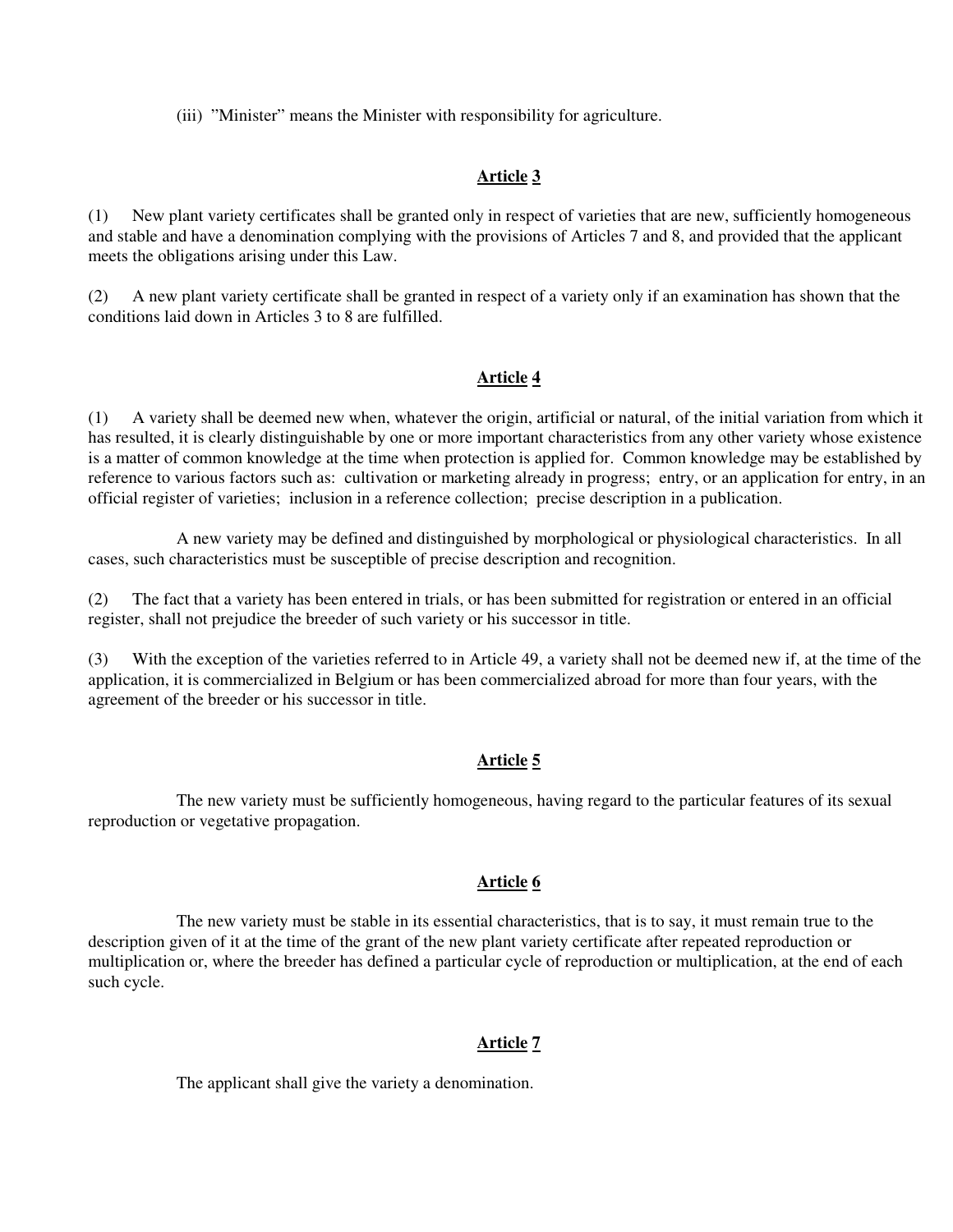The King shall specify, taking due account of the provisions of the Convention, the conditions to be fulfilled by the variety denomination and the conditions governing its use.

## **Article 9**

(1) If the variety has been bred outside Belgium, the new plant variety certificate shall be granted when Belgium is bound to do so under the Convention or any other international convention.

(2) If the variety has been bred outside Belgium and paragraph (1) is not applicable, the new plant variety certificate shall be granted when the State in which it was bred grants equivalent protection to similar new varieties bred in Belgium.

(3) If the variety has been bred outside Belgium without there being the obligation referred to in paragraph (1) or the reciprocity referred to in paragraph (2), the Minister may, on the advice of the Service, and after the Council has been heard, specify the conditions for the grant of a new plant variety certificate in respect of a variety bred outside Belgium which he considers to be beneficial to Belgian agriculture, horticulture or forestry. The Minister may impose limitations that are not provided for in the Convention.

## **Article 10**

 An applicant who has filed an application for the recognition of the breeder's right in another member State of the Union in accordance with the provisions in force in that State shall enjoy a right of priority with respect to the grant in Belgium of a new plant variety certificate for the same variety, provided that he:

 (a) files a request for the protection of the new variety and claims the priority of the first application within twelve months following the filing of that application;

 (b) submits, within three months from the filing of the request referred to under (a), copies, certified by the competent authority of the member State of the Union that received the first application, of the documents that were filed in relation to that application; and

 (c) submits, within four years following the expiration of the period referred to under (a), the additional documents and material in compliance with the conditions specified by the King.

## **Article 11**

 The King shall specify the duration of protection to be granted in respect of each species or group of species subject to this Law.

 The duration of protection shall not be less than fifteen years, or eighteen years in the case of fruit trees and their rootstocks, vines, forest trees and ornamental trees. The maximum duration shall not exceed twenty-five years.

The period of protection shall commence on the date of the grant of the new plant variety certificate.

CHAPTER II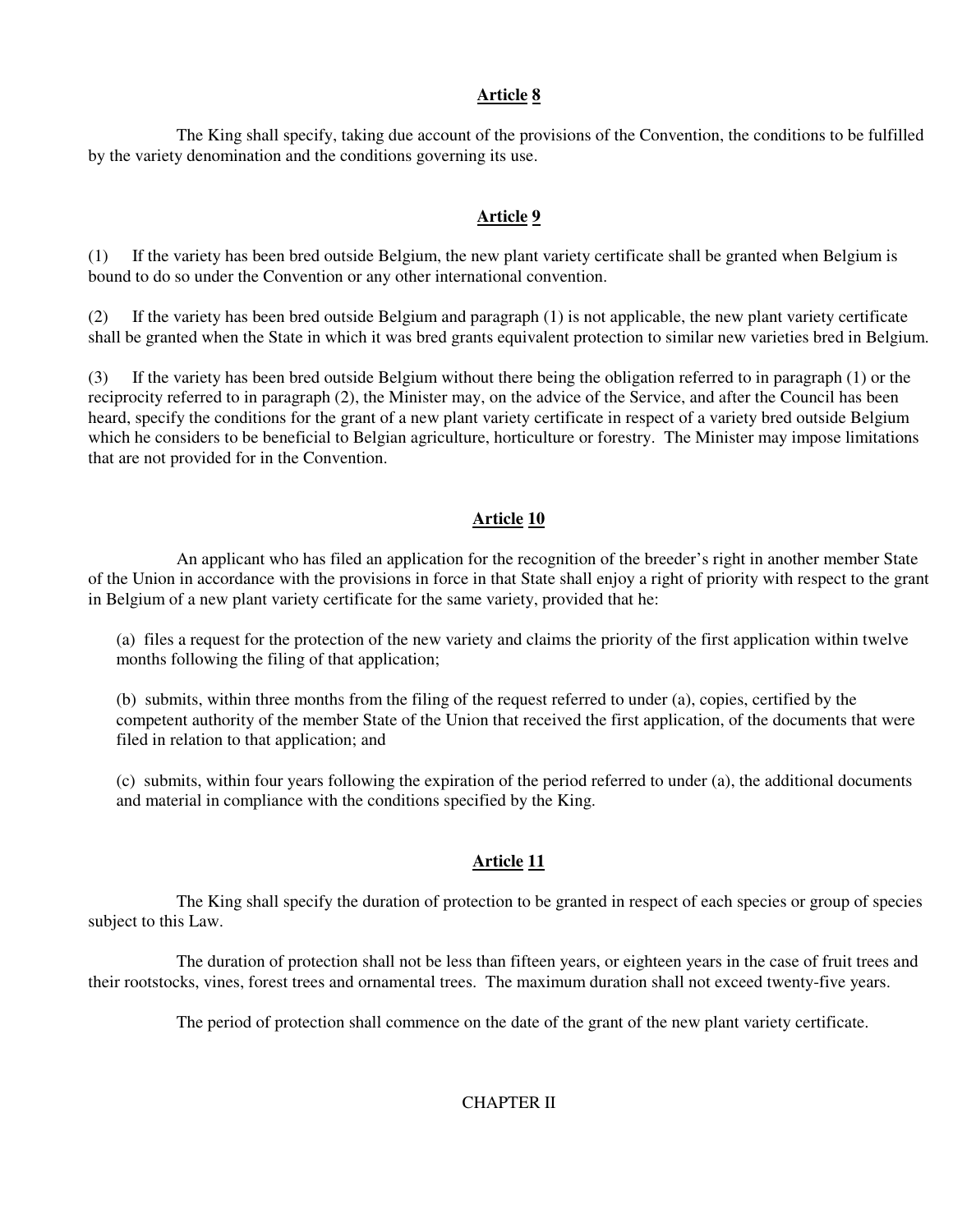### GRANT OF THE NEW PLANT VARIETY CERTIFICATE

#### **Article 12**

 A special service for the grant of new plant variety certificates, called the Service for the Protection of New Plant Varieties, shall be created by the King at the Ministry of Agriculture.

## **Article 13**

 The Service shall maintain a register of applications for new plant variety certificates, and a register of new plant variety certificates granted, called the Register of Varieties.

### **Article 14**

 The Service shall be assisted by a Scientific Council composed of persons specially qualified in law, genetics, botany and plant science.

 The tasks, composition and functioning of the Council and of its sections shall be specified by the King. The members of the Council shall be appointed and dismissed by the King.

## **Article 15**

 Applications for new plant variety certificates shall be filed with the Service. The King shall specify the conditions which shall govern their entry in the Register of Applications and determine the order in which they are entered. He shall lay down the procedure for publication of the entries and fix the period during which any person giving evidence of a legitimate interest may submit observations.

 The applicant may at any time renounce his application. He shall inform the Service of such renunciation in compliance with the conditions specified by the King. Fees paid under Article 45 shall remain the property of the Service.

## **Article 16**

Any alteration of the application entered in the Register of Applications shall be treated as a new application.

 Incomplete applications shall be treated as not having been received. The respective applicant shall be responsible for the storage and return, where applicable, of material and documents.

## **Article 17**

 New plant variety certificates shall be granted after verification of the existence of the conditions laid down in Articles 3 to 8 and after examination of any observations that may have been submitted.

 The variety for which a new plant variety certificate has been granted shall be entered by the Service in the Register of Varieties.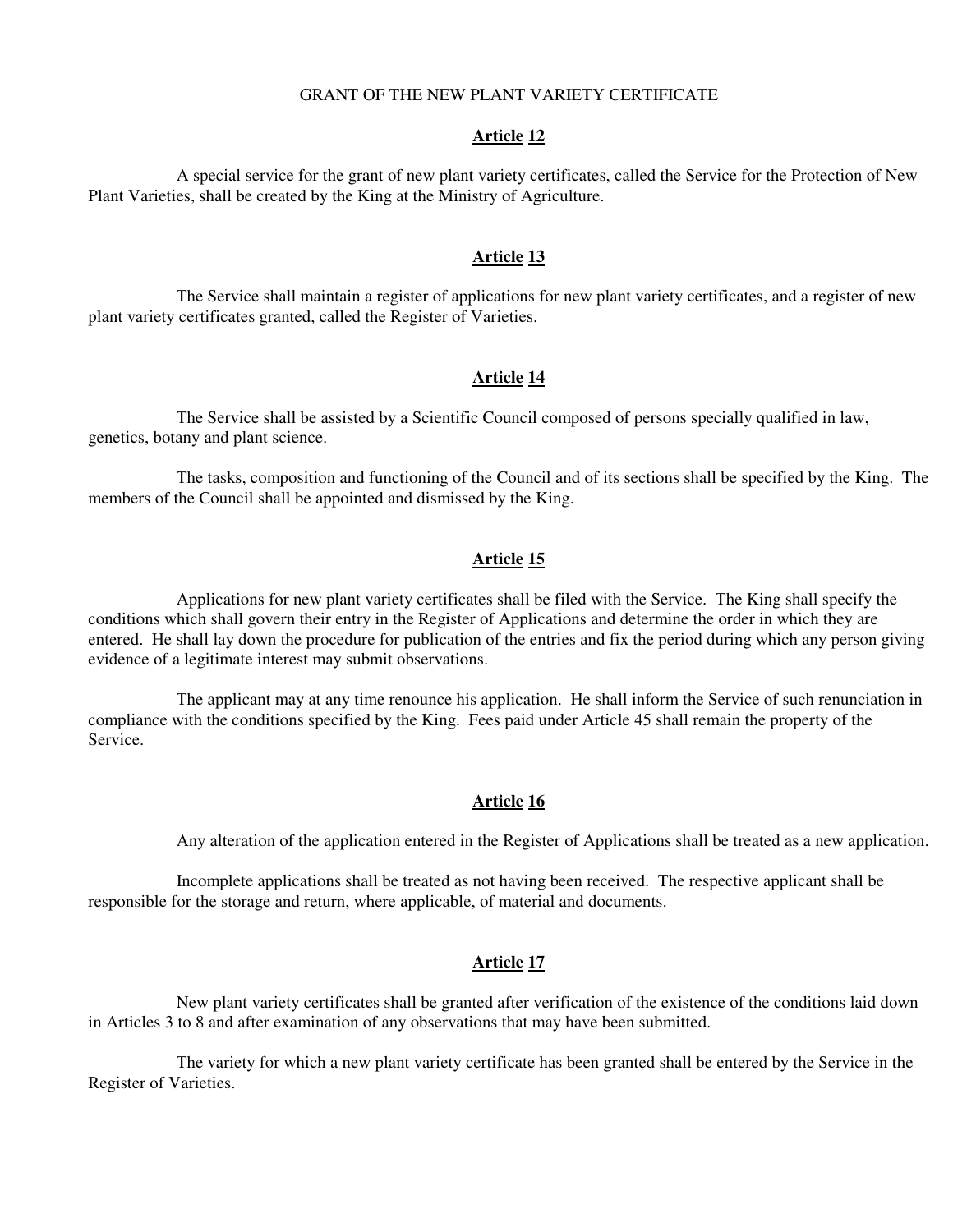(1) Examinations shall be carried out under the direction of the Service; the Service may seek the assistance of the Council referred to in Article 14.

 The findings of the Service and the Council shall be communicated to the applicant. The applicant may inspect the examination file and submit observations.

 Any person having submitted observations shall be sent the results of the examination concerning them. The Service may authorize that person, at his request, to inspect the part of the examination file that relates to his observations. He shall be entitled to enlarge upon those observations.

 The King shall specify the periods during which the observations referred to in this Article have to be submitted.

(2) The decision of the Service to reject the application for a new plant variety certificate or to disregard observations shall state the reasons on which it is based.

## **Article 19**

 The applicant and the party having submitted observations shall be obliged to provide the Service with all information, documents, propagating material and seeds that are considered necessary for the examination.

## **Article 20**

 The King shall have power to conclude agreements with foreign scientific institutions with a view to the examination of new plant varieties and to take all such executive measures as are required to that end.

#### CHAPTER III

## RIGHTS AND OBLIGATIONS OF THE OWNER OF A NEW PLANT VARIETY CERTIFICATE

#### **Section 1: Licenses and Compulsory Licenses**

### **Article 21**

 The owner of a new plant variety certificate shall have the exclusive right to make the production for commercial purposes and the commercialization of reproductive or vegetative propagating material of the respective variety subject to his prior authorization and to conditions specified by him. He may grant licenses.

Vegetative propagating material shall be deemed to include whole plants.

 The right of the owner shall extend to ornamental plants or parts thereof that are normally marketed for purposes other than propagation when they are used commercially as propagating material in the production of ornamental plants or cut flowers.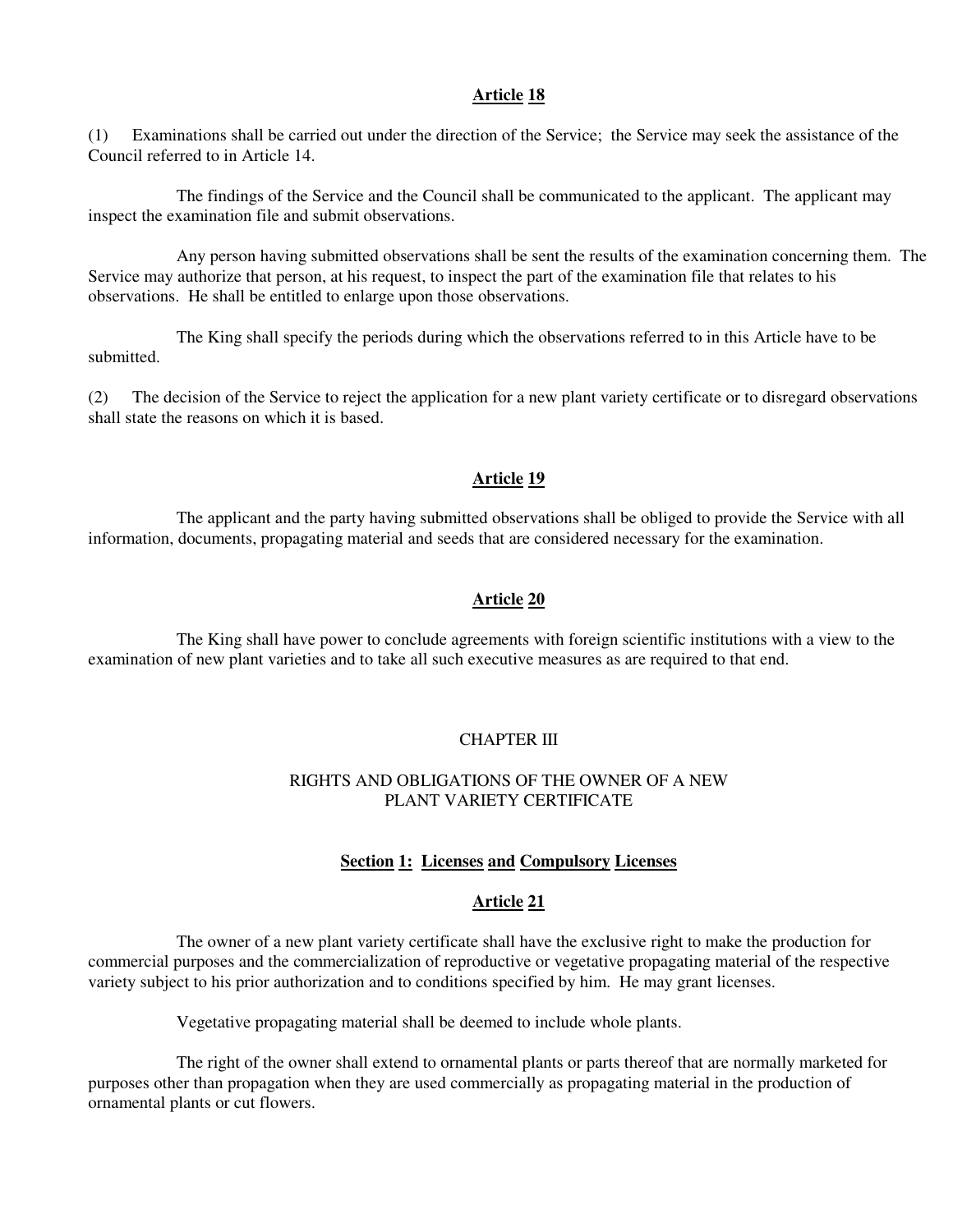The provisions of Article 21 shall not apply in so far as the production and maintenance of propagating material of a variety take place only with a view to scientific research or the production of new varieties.

 The authorization of the owner of the new plant variety certificate shall be required, however, when the repeated use of the new variety is necessary for the commercial production of another variety.

### **Article 23**

 The owner of the new plant variety certificate shall inform the Service without delay, in the manner specified by the King, of licenses granted by him in Belgium. Such licenses shall be entered in the Register of Varieties.

#### **Article 24**

 The owner of a new plant variety certificate must grant such licenses as are necessary to supply the market with propagating material and to provide the licensee with the material necessary for the exercise of his license.

 Such licenses shall be granted at fair prices and shall not contain provisions liable to disrupt the normal conditions of competition.

# **Article 25**

 The exclusive right of the owner of a new plant variety certificate may only be subject to limitation for reasons of public interest and only by means of a compulsory license granted by the Service in compliance with conditions specified by the King.

 Such compulsory licenses shall be granted when the Minister considers, on the advice of the Service, and after the Council has been heard, that the provisions of Article 24 have not been fulfilled.

 The compulsory license may only be granted to one or more natural or legal persons offering the required scientific, professional and material guarantees. It shall be entered in the Register of Varieties.

 The owner of the new plant variety certificate shall be entitled to fair remuneration to be paid by the grantee of the compulsory license, except where there is reason to make such remuneration payable by the Treasury.

## **Section 2: Entitlement**

#### **Article 26**

 The breeder's right shall belong to the person who has bred or discovered the new variety or to his successor in title.

If the breeder is working for an employer, the right shall belong to that employer, unless otherwise agreed.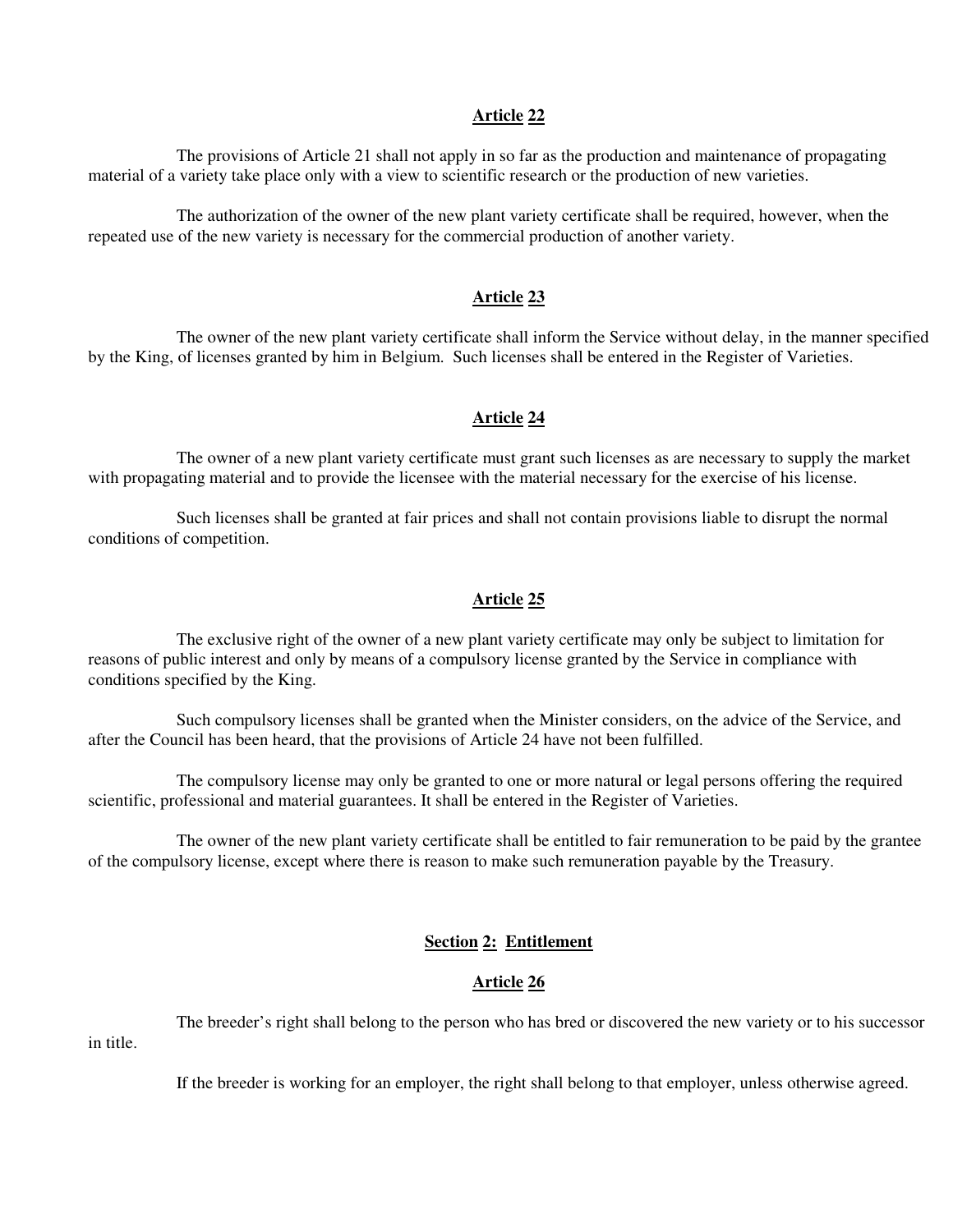If two or more natural or legal persons have bred the same new variety independently, the breeder's right shall belong to the first applicant.

## **Article 27**

 Actions claiming breeders' rights in their entirety or an indivisible part thereof shall be brought within five years following the grant of the new plant variety certificate.

 The Service shall be informed by the claimant of the action brought, according to the procedure specified by the King.

#### **Article 28**

 Licenses acquired in good faith before an action claiming a breeder's right was brought shall remain valid in relation to the new owner of the new plant variety certificate.

# **Section 3: Renunciation and Assignment**

### **Article 29**

The owner of a new plant variety certificate may renounce his right.

Renunciation shall be effective only as from its entry in the Register of Varieties.

### **Article 30**

 Renunciation may not be entered if, according to the entries in the Register of Varieties, there are persons who, in relation to the breeder's right, possess rights or have obtained licenses, or who have initiated an action claiming the breeder's right, except where those persons consent to the renunciation.

#### **Article 31**

 The King shall specify the formalities and the time limits to be observed for the implementation of Articles 29 and 30.

## **Article 32**

The owner of the new plant variety certificate may assign his rights in whole or in part.

 Such assignment shall be evidenced in writing and notified to the Service according to the formalities and within the time limits specified by the King.

It shall not be binding on third parties until it has been entered in the Register of Varieties.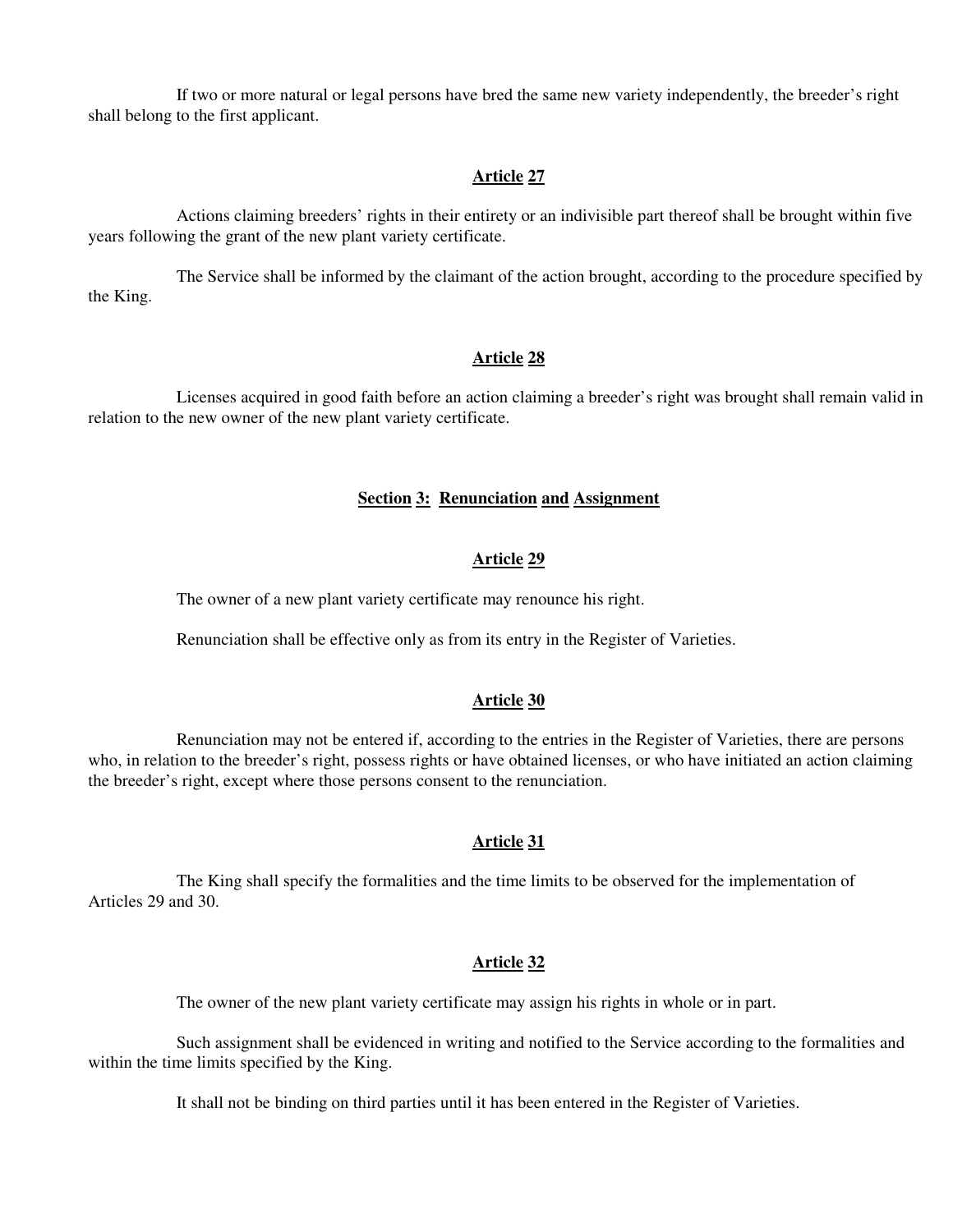#### CHAPTER IV

### FORFEITURE AND NULLITY

### **Section 1: Forfeiture**

## **Article 33**

(1) The Service shall declare the forfeiture of the right to the new plant variety certificate, in the manner specified by the King, when the owner of the certificate or the licensee is no longer able to provide, on being requested to do so by the Service, reproductive or vegetative propagating material capable of producing the new variety with the morphological and physiological characteristics defined at the time of the grant of the new plant variety certificate.

(2) The owner of a new plant variety certificate may be deprived of his right by the Service when he:

 (a) fails to provide the Service, on being requested to do so and within the prescribed period, with the reproductive or vegetative propagating material, the documents and the information deemed necessary for checking the new variety, or opposes the examination of the measures taken for the maintenance breeding of the variety;

 (b) has not complied with the obligation referred to in item 2 of Article 44 after expiration of the periods specified by the King.

(3) Forfeiture shall be entered in the Register of Varieties.

## **Section 2: Nullity**

## **Article 34**

 The new plant variety certificate shall be declared null and void by the Service if it appears that the conditions laid down in Article 4 were not fulfilled at the time when it was granted.

 Nullity shall be pronounced either at the request of any interested party or ex officio; it shall be notified to the owner of the certificate.

Nullity shall be entered in the Register of Varieties.

### CHAPTER V

### INFRINGEMENT

#### **Article 35**

 Either of the following acts, committed knowingly and without the authorization of the owner of the new plant variety certificate, shall be considered acts of infringement: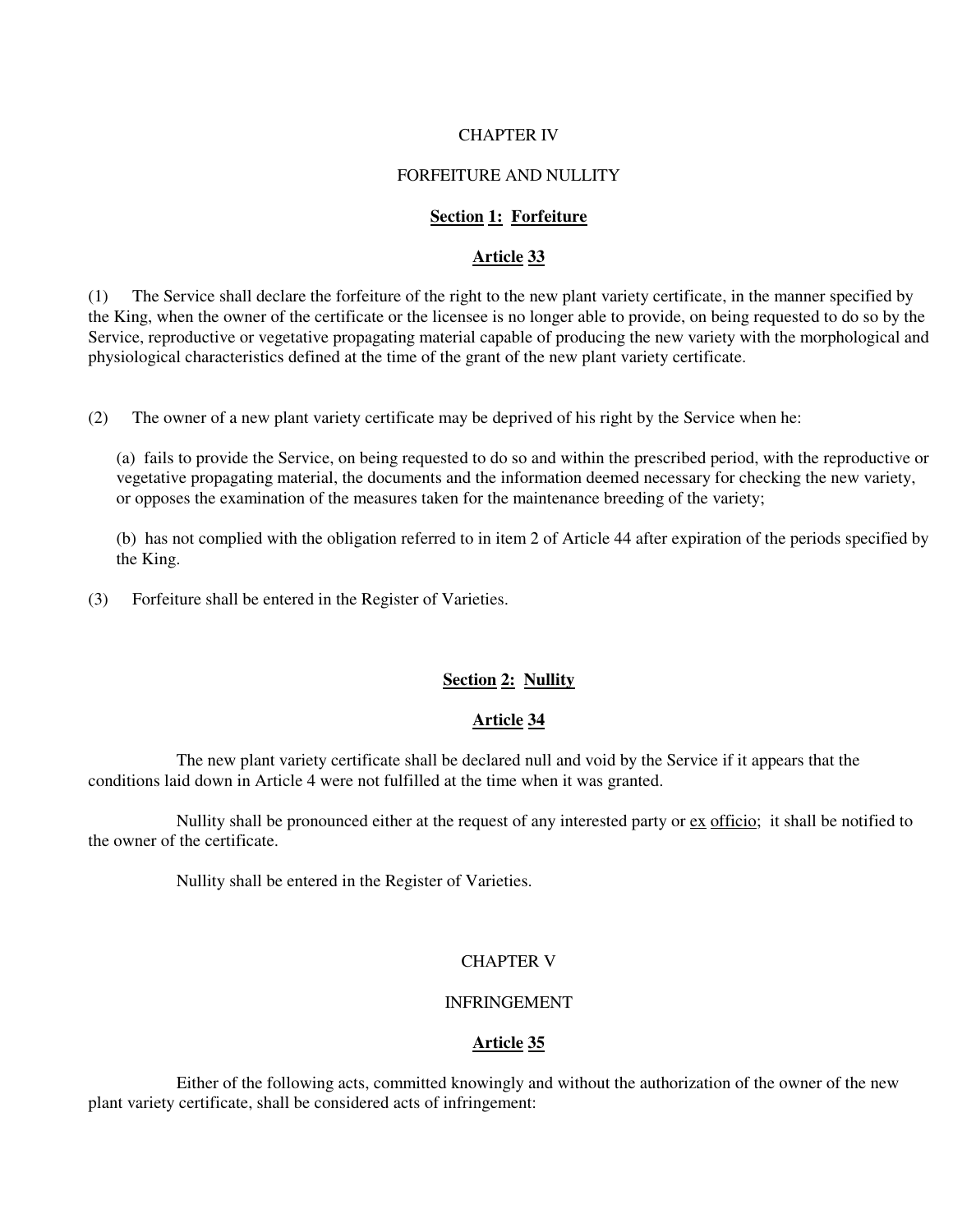(a) the commercial production and commercialization of reproductive or vegetative propagating material of a variety protected by a new plant variety certificate, including ornamental plants or parts thereof that are normally marketed for purposes other than propagation;

 (b) the repeated use in each reproduction cycle of the reproductive or propagating components of a variety protected by a new plant variety certificate in order to produce another variety for the purposes of commercialization.

## **Article 36**

An infringement action may be brought after the grant of the new plant variety certificate.

The purpose of the action may be:

1. confiscation of the objects produced by means of the infringement;

- 2. cessation of the infringement;
- 3. payment of compensation for the loss caused by the infringement.

 Notwithstanding the first paragraph of this Article, an action for restraining injunctions may be brought as soon as the application for a new plant variety certificate has been entered in the Register of Applications provided for in Article 15.

# **Article 37**

 Until such time as the Service has ruled on the application for the grant of a new plant variety certificate, the Court may order the cessation of acts of infringement.

It may require the plaintiff to deposit security.

 If the decision of the Service is favorable, the security shall be returned on presentation of the new plant variety certificate.

 If the Service rejects the application for the grant of a new plant variety certificate, the party having sought the restraining injunction shall indemnify the other party.

# CHAPTER VI

# **DISPUTES**

# **Article 38**

(1) Disputes relating to civil rights which arise out of this Law shall be within the jurisdiction of the Court of first instance.

 Disputes relating to the validity of applications for new plant variety certificates and to the refusal, grant, forfeiture and nullity of such certificates shall also be within the jurisdiction of the said Court. Actions shall not stay the procedure. However, if the dispute arises in the course of the administrative processing of the application for a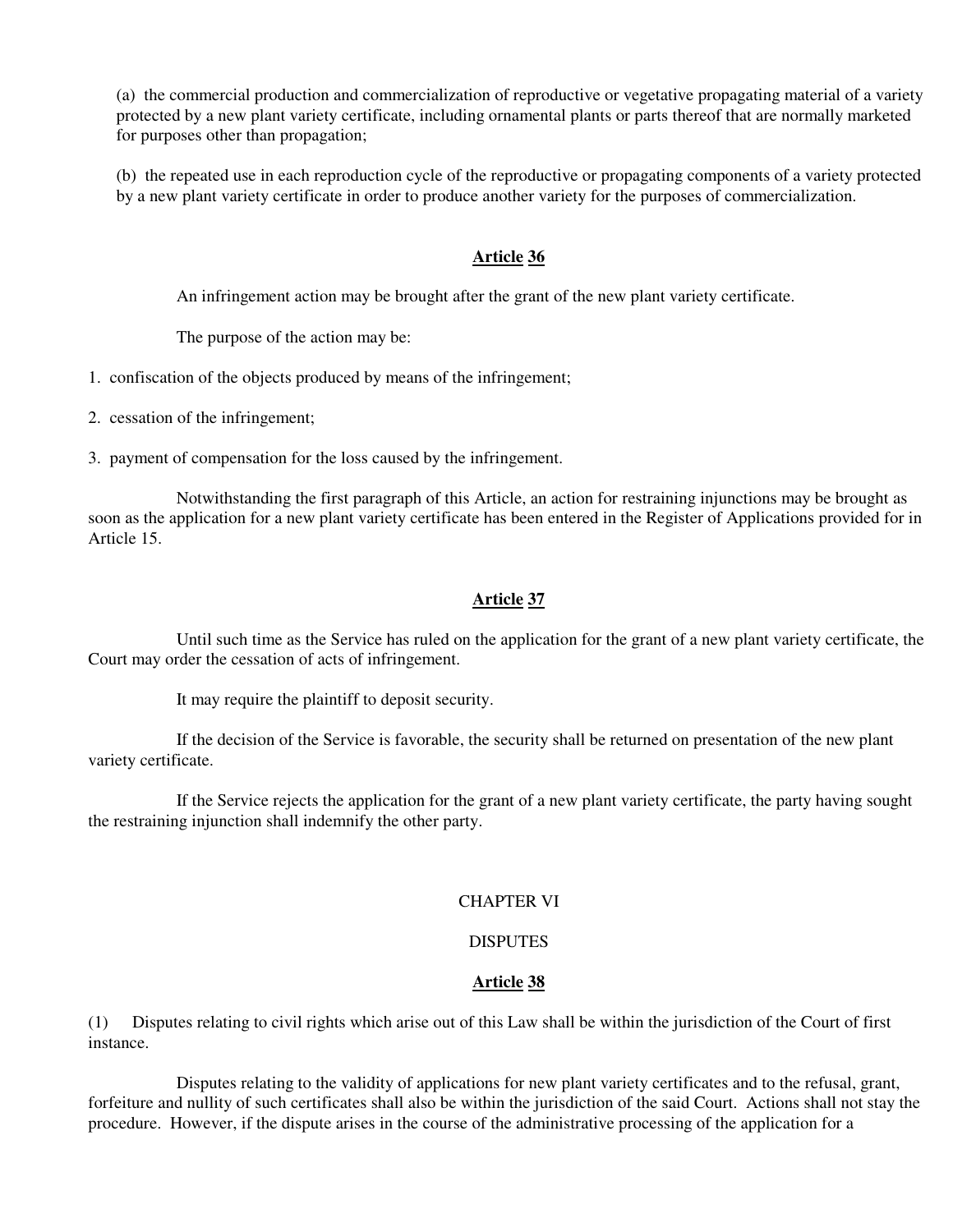certificate, the Service may, at the request of one of the parties to the Court proceeding, suspend the grant of the certificate until the Court has delivered its decision.

 In cases where the action concerns intellectual property rights and is not directed against the State, the plaintiff shall be obliged to call upon the State to take part in the proceedings.

(2) Any action referred to in paragraph (1) and any decision delivered on such an action shall be entered in the Register of Applications or the Register of Varieties, as the case may be.

#### **Article 39**

Article 569(1) of the Civil Procedure Code is hereby completed by the following provision:

 "20. Actions referred to in Article 38 of the Law of May 20, 1975, on the Protection of New Plant Varieties"

### **Article 40**

Article 627, item 5, of the same Code is hereby replaced by the following provision:

 "5. the Court of the place where the infringement occurred in the case of actions brought in matters of infringement of copyright, patents for inventions and plant variety protection."

#### **Article 41**

Article 1481(1) of the same Code is hereby replaced by the following provision:

 "Holders of patents, owners of new plant variety certificates or of applications therefor, successors in title and owners of copyright may, with the judge's authorization, obtained on application, cause a description to be made, by one or more experts appointed by the judge, of the apparatus, machines, works, varieties, reproductive or vegetative propagating material and all other articles and processes alleged to constitute infringement, together with any plans, documents, calculations, writings, plants or parts of plants which may prove the infringement alleged, and any instruments which have served directly in the manufacture proceeded against."

## **Article 42**

 In Article 1482 of the same Code, the words "The patent" are hereby replaced by the words "The patent, the new plant variety certificate or a copy of the registered application, certified by the Service for the Protection of New Plant Varieties."

## **Article 43**

 The registrar shall communicate free of charge to the Service, within a month of their being delivered, copies of Court rulings on the disputes referred to in Article 38(1), without prejudice to the application of Article 792 of the Civil Procedure Code to the other disputes referred to in Article 38.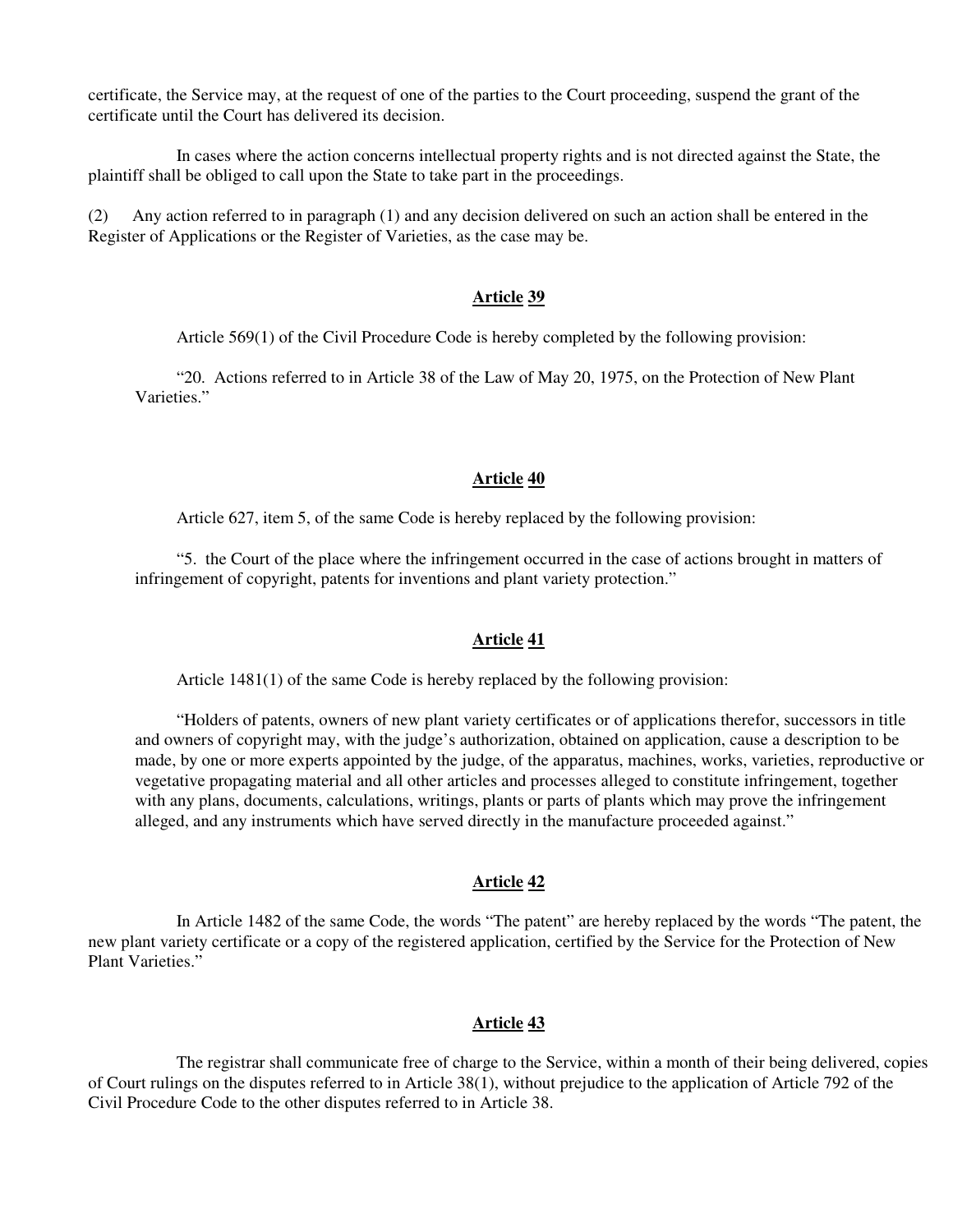#### CHAPTER VII

### FINAL AND TRANSITIONAL PROVISIONS

#### **Article 44**

The King shall specify, according to the genus, species or variety:

1. the fee to be paid by the applicant for the filing of his application;

2. the annual fee payable by the owner of the breeder's right.

#### **Article 45**

The King shall also specify:

1. the fees payable for the entries made by the Service under Articles 15, 17, 23, 25, 29 and 32;

2. the fees payable for the issue of extracts and copies by the Service.

Advance payment of the fees provided for in this Article may be demanded.

#### **Article 46**

The income generated by fees shall be applied to the expenditure incurred by the Service.

 Income and expenditure shall be credited and debited to a special fund created in the special section of the budget of the Ministry of Agriculture.

 The special fund shall be managed by the Minister of Agriculture; the accountant who collected the income shall have direct access to the assets of the special fund.

 At the close of every fiscal year, any surplus of receipts over expenditure in excess of 250,000 francs shall be paid to the Treasury. This amount may be amended by the King.

#### **Article 47**

 Applications for the grant of new plant variety certificates and all instruments, requests and documents relating to the implementation of this Law or the rules made thereunder shall, when they issue from a person residing abroad, be written in French or Dutch or be accompanied by a translation into one of those languages.

#### **Article 48**

 The entries and observations required by Articles 15, 16, 17, 23, 25, 27, 29, 32, 33 and 34 shall be published by the Service in the manner specified by the King.